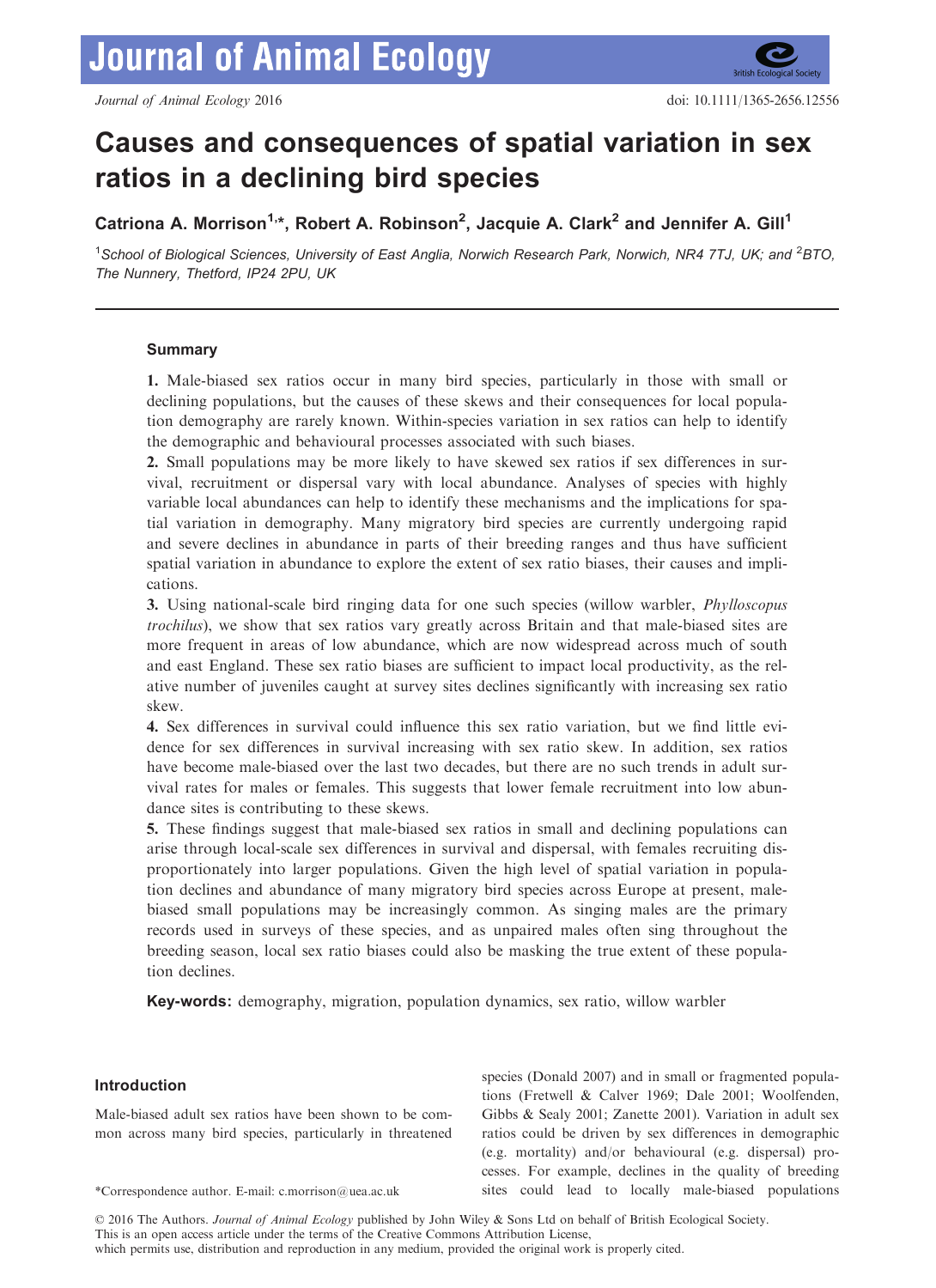through reduced likelihood of female recruitment. Alternatively, the costs of egg laying and incubation could mean that poorer food resources or greater predation pressure disproportionately impact females (Sargeant, Allen & Eberhardt 1984; Butler & Merton 1992; Post, Götmark & Murphy 2006). Male-biased sex ratios can have important consequences for population abundance and recruitment, through impacts on operational sex ratios (Krebs & Davies 1978) and productivity. Understanding the causes and consequences of sex ratio biases can therefore be an important step in understanding the processes influencing population dynamics, but studies exploring within-species variation in sex ratios and their consequences are rare.

Biases in adult sex ratios in birds can arise from sex biases at egg production (Komdeur 1996; Booksmythe et al. 2015), or from sex-biased mortality at the nestling, juvenile or adult stages (Donald 2007; Székely et al. 2014). While offspring sex ratios are typically balanced, malebiased adult sex ratios have been reported in many bird species (Donald 2007). Higher female mortality may occur as the result of disproportionately high costs associated with reproduction (Sargeant, Allen & Eberhardt 1984; Thomson, Monaghan & Furness 1998; Post, Götmark & Murphy 2006), restricted female access to high-quality resources (Marra 2000; Donald *et al.* 2007) or, for migratory species, sex differences in locations and timing of movements (Marra 2000; Newton 2006; Alves et al. 2013). Sex differences in the likelihood of recruitment to breeding sites may also lead to biased sex ratios, if females tend to be disproportionately attracted to areas with large numbers of conspecifics (Ward & Schlossberg 2004). Sex differences in bird populations are often estimated from capture–mark–recapture studies and, as the probability of capture during the breeding season varies between male and female individuals (Amrhein et al. 2012), studies which fail to account for these differences are likely to overestimate the extent of sex ratio bias (Amrhein et al. 2012).

Here, we use national-scale ringing data from the British Trust for Ornithology (BTO) Constant Effort Site (CES) scheme to explore the extent, causes and consequences of sex ratio variation in breeding populations of willow warblers, Phylloscopus trochilus, across Britain. Willow warblers are migratory passerines that breed in Europe and winter in sub-Saharan Africa and that recruit into the breeding population in the first year and have a typical lifespan of two years (BTO 2016). Willow warblers are recorded and caught in large numbers at survey sites throughout Britain and thus provide a good model system. In common with many other Afro-Palaearctic migrant species at present, willow warbler abundance and population trends vary greatly across Britain, with small and declining populations in the south-east and larger, stable or slightly increasing populations in the north-west (Morrison et al. 2010; Balmer et al. 2013). This spatial variation in abundance provides an opportunity to explore the links between population size and sex ratios,

and the associated causes and consequences of skewed sex ratios across a species range.

Using the captures and recaptures of individuals on CE sites between 1994 and 2012, and independent large-scale census data from the national Breeding Bird Survey (BBS), we quantify (1) spatial and temporal variation in adult sex ratios across Britain, (2) the relationship between adult sex ratios and local breeding abundance, (3) the potential contribution of sex differences in adult survival rates to local sex ratios and (4) the consequences of sex biases for local productivity.

## Materials and methods

# estimating willow warbler survival rates and sex ratios

To estimate sex-specific annual apparent survival rates of adult willow warblers at sites across Britain, we use mark–recapture data from the BTO Constant Effort Site scheme (CES, Peach, Buckland & Baillie 1996; Peach, Baillie & Balmer 1998; Robinson, Julliard & Saracco 2009). The CES scheme uses standardized mist-netting to monitor the abundance, breeding success and survival of common passerines in wood, scrub and wetland habitats. At each CE site, licensed ringers deploy a series of mist nets in the same positions, for the same length of time, during (usually) 12 morning and/or evening visits between May and August. We used captures (and recaptures) on CE sites to estimate the annual survival of adult willow warblers from breeding season to breeding season. In order to produce robust survival estimates, we only included sites that were operated for five or more years, were visited more than seven times during the season and had a minimum of 50 captures of males and 50 captures of females across all years. This resulted in 34 sites being selected that operated between 1994 and 2012 (Table S1, Supporting information), a period during which population trends have varied greatly across Britain (Morrison et al. 2010). We used only captures of adults (second calendar year or older) that had been sexed by ringers in the hand using the presence of a brood patch (female) or a cloacal protuberance (male) (Svensson 1992). On the 34 CE sites,  $82\%$  ( $\pm 12\%$  SD) of all adults were sexed on at least one capture occasion.

#### modelling adult survival

To gain robust estimates of apparent survival from this largescale mark–recapture data set, estimates of recapture probabilities are also required. We used a modified form of the Cormack– Jolly–Seber (CJS) formulation to estimate:

- 1 apparent survival probability [the probability that a marked individual alive at sampling occasion t will survive and remain in the population (i.e. not permanently emigrate) between sampling occasion  $t$  and  $t + 1$ ]. We allowed survival to vary between sites and accounted for temporal variation by including year as a random effect.
- 2 recapture probability (the probability that a marked individual alive and associated with the population at time  $t$  will be captured). We allowed recapture probabilities to vary between sexes and accounted for spatial variation by including site as a sex-specific random effect, and we assumed constant recapture probabilities across years.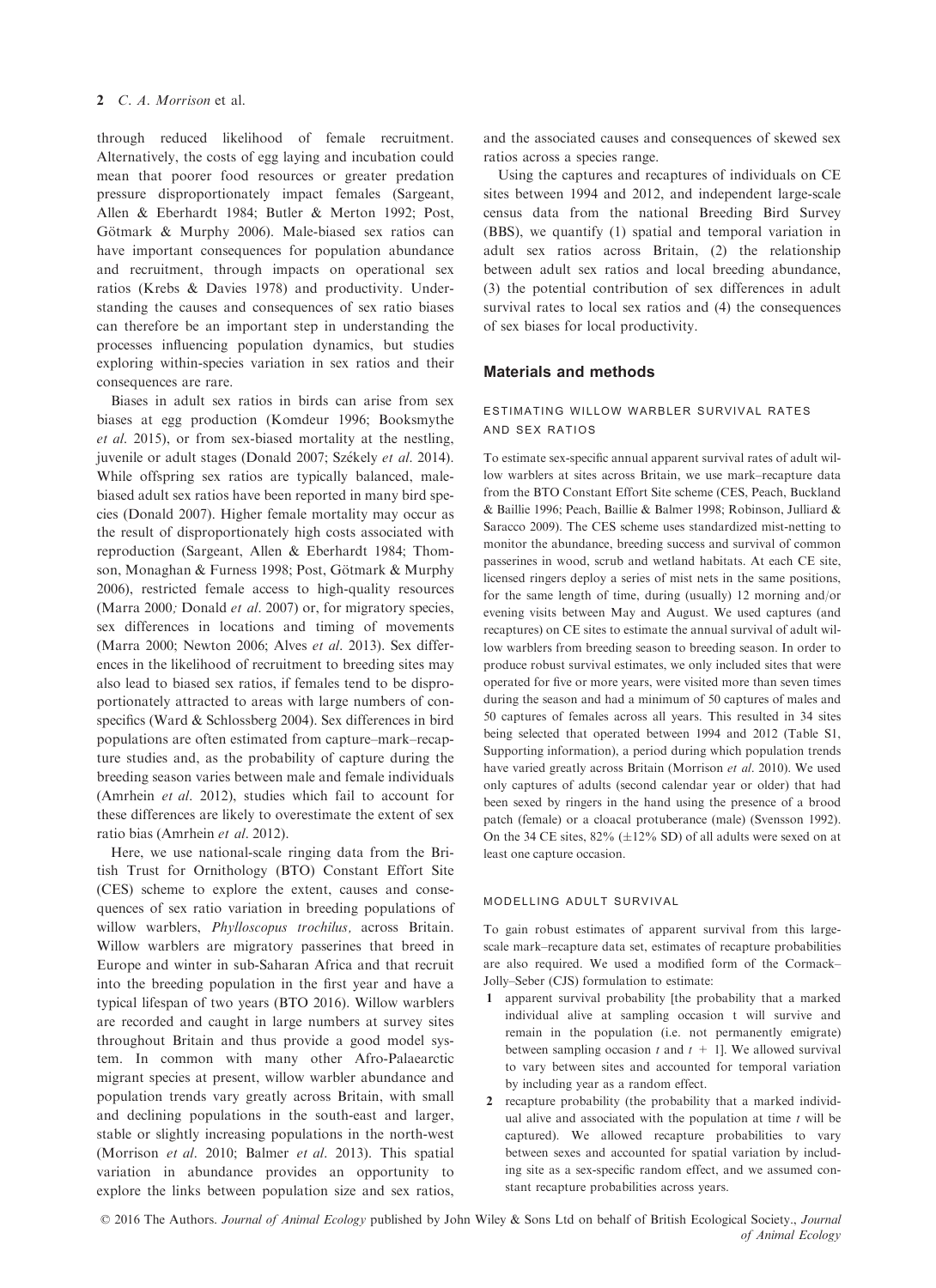The CJS model makes a number of assumptions, which, if violated, may bias parameter estimates (Lebreton et al. 1992). Of particular relevance to the CES data set is the assumption that every marked individual alive in the population in a given year has the same probability of being recaptured, as individuals occupying territories further from the netting area and individuals using the site on passage are likely to have a lower likelihood of being recaught (Peach, Crick & Marchant 1995). These individuals are effectively 'transient' in the local population and their presence will decrease the average apparent survival probability. We therefore modified the standard CJS capture–mark–recapture model to account for the presence of transient birds by introducing an additional 'survival period' in the year of first capture (Hines et al. 2003). For each individual, we inserted an additional period after the first capture, indicating whether the bird was recaught subsequently within the same season. The probability of surviving this period can be regarded as the probability that the bird is resident on the site. The survival and recapture probabilities for this initial period are assumed to be constant across years and sites but to vary between sexes.

### bayesian implementation of cjs survival model

We fitted a survival model to estimate survival and recapture for males and females simultaneously at each site. We used a Bayesian framework in which we combined (uninformative) priors on the parameters (adult survival, recapture probability and residency probability) with their likelihoods to calculate a posterior probability distribution (Kéry & Schaub 2012). For the sex-specific recapture probabilities and residency probabilities, we specified Beta (1,1) priors, and for the site-level random recapture probabilities, we specified a normal prior, with a mean of zero and variance drawn from a uniform (0,10) prior. For estimates of site- and sex-specific survival, we specified uniform (0,1) priors, and we included a temporal random effect (year) with a mean of zero and variance drawn from a uniform  $(0,10)$  prior (Kéry & Schaub 2012). To summarize the posterior distribution of each parameter, we used the Markov chain Monte Carlo (MCMC) algorithm implemented in JAGS 3.3.0, via the <sup>R</sup> package rjags (Plummer 2003, 2013). We ran two chains of 60 000 iterations, of which we discarded the first 20 000 as 'burn-in' and sampled every 10th, resulting in 6000 samples. We inspected the traceplots to ensure that the chains had converged and that there was full coverage of the appropriate parameter space.

## estimating sex ratios

We used the sex-specific recapture probabilities (Fig. S1) to produce weighted counts of the number of adult male and female willow warblers caught on each CE site using the following equation:

$$
Weighted count_{j,t,s} = count_{j,t,s} / P_{j,s}
$$
 eqn 1

where  $count_{j,t,s}$  represents the total number of adult willow warblers of each sex (j) caught in each year (t) and site (s), and  $P_{\text{i,s}}$ as in eqn 1 represents the recapture probability of each sex  $(j)$  in each site (s). These weighted counts were then used to calculate

the sex ratio of adults (proportion of males: males/(males + females)) at each CE site in each year. We estimated sex ratios as a derived parameter, within JAGS, so that the uncertainty of the estimates for capture probability was propagated into the uncertainty of the estimated sex ratio (Link & Barker 2009; Amrhein et al. 2012; Gelman et al. 2014).

To quantify annual and spatial variation in sex ratios, we fitted a Gaussian generalized linear mixed model (GLMM) using the lme4 library (Bates et al. 2014) in <sup>R</sup> 3.1 (R Core Development Team 2014). Sex ratio was modelled as a function of year, latitude and longitude and their interaction. We included site and year as random effects to account for the non-independence of counts from the same site and year. We included 1/(variance of the sex ratio) as a weight in the model, to give a higher weighting to more precise estimates. We obtained P-values for all GLMMs using the Satterthwaite approximation in the <sup>R</sup> library lmerTest (Kuznetsova, Brockhoff & Christensen 2014).

We estimated the mean sex ratio at each CE site by taking an average of the annual estimates of sex ratios for each iteration of the MCMC chain, within each site. We report the mean and the 95% credible interval (represented by the 0.025 and 0.975 quantiles) of the distribution of these averages.

#### estimating willow warbler abundance on ce **SITES**

Since 1994, the abundance of common breeding bird species within the UK has been monitored as part of the BTO/Joint Nature Conservation Committee (JNCC)/Royal Society for Protection of Birds (RSPB) Breeding Bird Survey (BBS) (Newson et al. 2013; Harris et al. 2014). In the BBS, 1- $km<sup>2</sup>$  survey squares are allocated to volunteers following a stratified random sampling procedure and coverage is representative of habitats throughout the UK. Between 1994 and 2010, the BBS covered an average of 1977 squares each year, ranging from 963 in 1994 to 3263 in 1998, providing comprehensive coverage of the majority of the UK. BBS surveyors visit each 1-km<sup>2</sup> square twice per breeding season (a minimum of four weeks apart) and record bird abundance along two parallel 1-km transects split into 200-m sections. Observers record all birds seen or heard, excluding birds identified as juveniles, for each 200-m transect section.

We used the maximum of the two counts (early and late in the breeding season) to calculate the total number of willow warblers detected across all BBS transect sections within each 1-km square for each year. We then fitted a generalized additive mixed model (GAMM) to the BBS counts as a function of latitude and longitude, in the form of a thin-plate regression spline using the gamm() function in the mgcv library of <sup>R</sup> (Wood 2006), with a Poisson error structure and log link function. Year and site were also included as a random effect in the model to account for the non-independence of counts from the same year and same sites. The relationship predicted by the GAMM was then used to predict the relative abundance of willow warblers at each CE site.

#### local abundance and sex ratio variation

To explore the relationship between mean sex ratio and predicted abundance, we fitted a GLM. The mean sex ratio (at each site) was fitted as a function of the predicted relative abundance (at each site). We included 1/(variance of the mean sex ratio) as a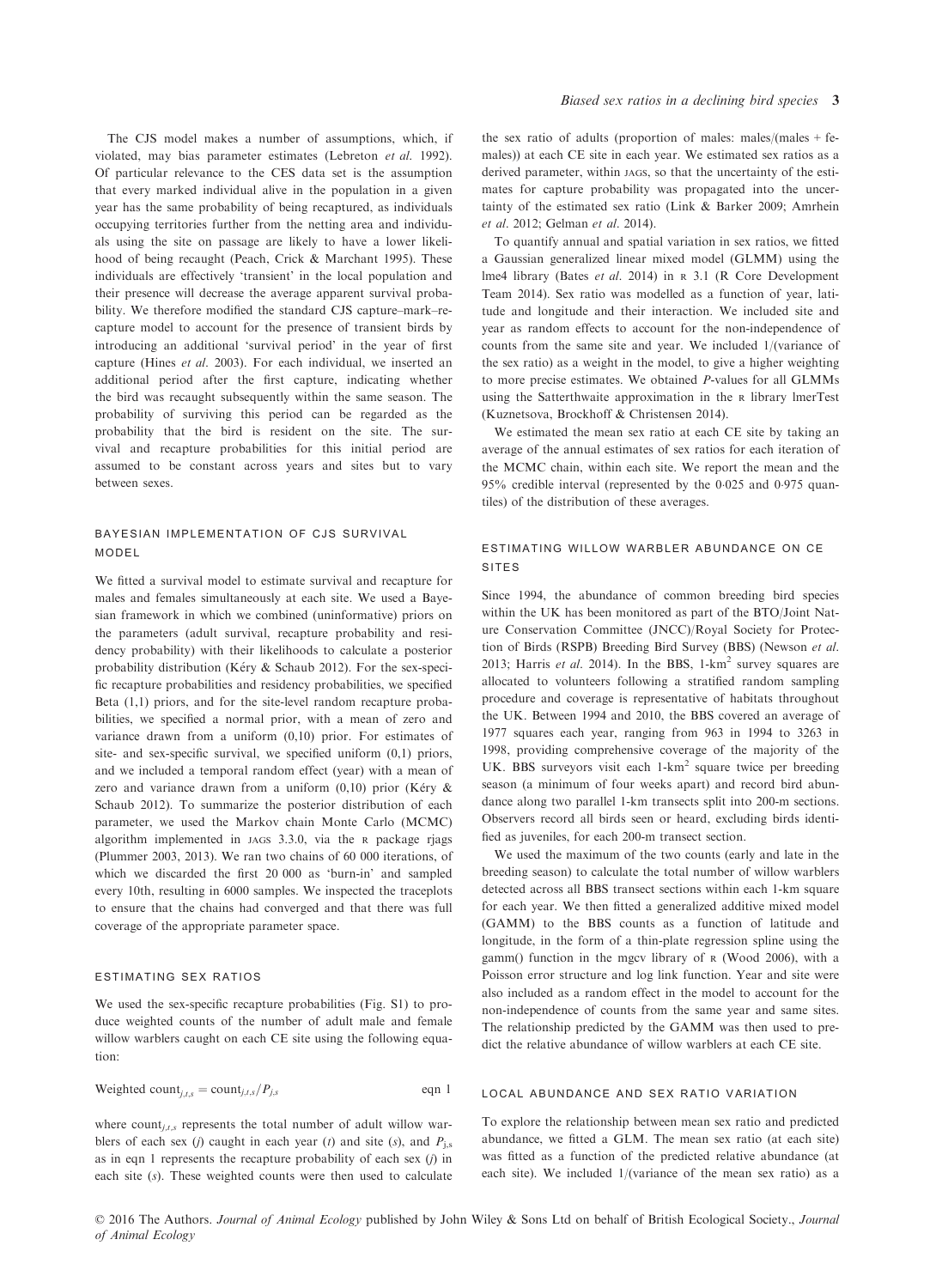weight in the model, to give a higher weighting to more precise estimates.

## quantifying the contribution of variation in survival rates to sex ratio bias

In order to compare apparent survival rates of male and female willow warblers at sites with differing sex ratios, we computed the correlation between male and female survival rates over the 34 sites for each MCMC iteration, giving a distribution of 6000 correlation coefficients. We report the mean and the 95% credible interval (CRI, represented by the  $0.025$  and  $0.975$  quantiles) of this distribution and the probability of a positive correlation (i.e. the proportion of correlation coefficients that are positive).

In order to explore the influence of site-level differences in apparent survival rate on sex ratios, we calculated the expected population sex ratio given the site-level differences in male and female survival using the following equation:

Number of males per female = 
$$
(\varphi_{male}(1 - \varphi_{female}))
$$
 eqn 2  
 $(\varphi_{female}(1 - \varphi_{male}))$  eqn 2

where  $\varphi_{male}$  = male survival and  $\varphi_{female}$  = female survival. We converted this value to the proportion of males (males/ males + females) in order to make it directly comparable to our estimates of sex ratio calculated from the count data.

We then explored the relationship between the estimated (calculated from CES data as described above) and expected (calculated from survival estimates using eqn 2) sex ratios at each site by computing the correlation for each MCMC iteration, as described above.

#### exploring the consequences of biased sex ratios for local productivity

If male-biased sex ratios indicate the presence of unpaired males, we would expect fewer juveniles at sites with greater male bias. To explore this, we used a Poisson GLMM to model the number of juveniles (i.e. individuals hatched that year) at each site in each year as a function of the sex ratio (proportion of males) in that year. The mean predicted willow warbler abundance (across years) at each site was also included, as a fixed factor in the model, to control for variation in numbers of juveniles with abundance (i.e. we expect sites with larger populations are more likely to have larger numbers of juveniles). Site and year were included as random effects to account for the nonindependence of counts from the same site and years.

## Results

# spatial and temporal variation in willow WARBLER SEX RATIOS

Estimated adult sex ratios (proportion of males) varied markedly among CE sites (mean:  $0.57 \pm 0.01$  SE, range: 044–068), with more male-biased sites occurring towards the south and east of Britain (Table 1, Fig. 1). Across Britain, sex ratios have also become significantly more male-biased over this time period; in 1994, similar

proportions of males and females were estimated to occur at CE sites, but, by 2012, males comprised  $~60\%$  of the adult population on average at these sites (Fig. 2, Table 1).

#### local abundance and sex ratio variation

Willow warbler abundance varies greatly across Britain and increases significantly from the south-east to the north-west  $(GAMM:$  abundance =  $s$ (longitude, latitude) + (1|year) + (1|site), edf = 28.6,  $F = 302.2$ ,  $P < 0.001$ ; Morrison et al. 2010). At CE sites with the highest willow warbler abundance, sex ratios were closest to equality (Fig. 3). As predicted relative abundance on CE sites declines, sex ratios become significantly more skewed, with most skewed sites being male-biased (GLM:  $-0.07x \pm 0.02$ SE,  $t = -3.53$ ,  $P = 0.001$ , Fig. 3).

#### adult survival rates and sex ratio variation

Both male and female adult survival rates varied across the CE sites (male annual survival:  $0.48 \pm 0.02$  SE, range: ~0.25 to ~0.60, female:  $0.42 \pm 0.02$ , range: ~0.18 to  $\sim$ 0.58). There was a positive correlation between male and female survival rates across sites (Fig. 4a, mean correlation coefficient:  $0.35$  ( $0.06-0.59$  CRIs), probability of a positive correlation  $= 0.99$ ) with lower female survival rates at the majority of sites (Fig. 4a). We found no evidence that annual variation in survival differed between males and females (Fig. S2; the variation around male and female survival rates overlaps in every year). There was a significant positive correlation between the estimated (from the count data) and expected (from the survival rates) mean sex ratios (Fig. 4b, mean correlation coefficient:  $0.36$  ( $0.06-0.62$  CRIs, probability of a positive correlation  $= 0.99$ ), but this correlation was dependent on one female-biased site with a particularly large sex

Table 1. Results of a GLMM of the spatial and annual variation in the estimated sex ratio (proportion of males) of willow warblers on Constant Effort Sites between 1994 and 2012. Site and year were included as a random effect to control for the non-independence of counts from sites and years. DFs calculated using the Satterthwaite formula

| Fixed effects               | Estimate (SE)               | d.f.           | $t$ -value      | $P$ -value       |
|-----------------------------|-----------------------------|----------------|-----------------|------------------|
| Intercept<br>Latitude       | 3.04(0.75)<br>$-0.05(0.01)$ | $25-1$<br>25.4 | 4.06<br>$-3.43$ | < 0.001<br>0.002 |
| Longitude<br>Year           | 0.52(0.23)<br>0.005(0.001)  | 25.6<br>22.8   | 2.31<br>2.96    | 0.02<br>0.007    |
| Latitude $\times$ Longitude | $-0.01(0.004)$              | 25.9           | $-2.33$         | 0.03             |
| Random effects              | Variance (SD)               |                |                 |                  |
| <b>Site</b><br>Year         | 0.002(0.04)<br>0.001(0.03)  |                |                 |                  |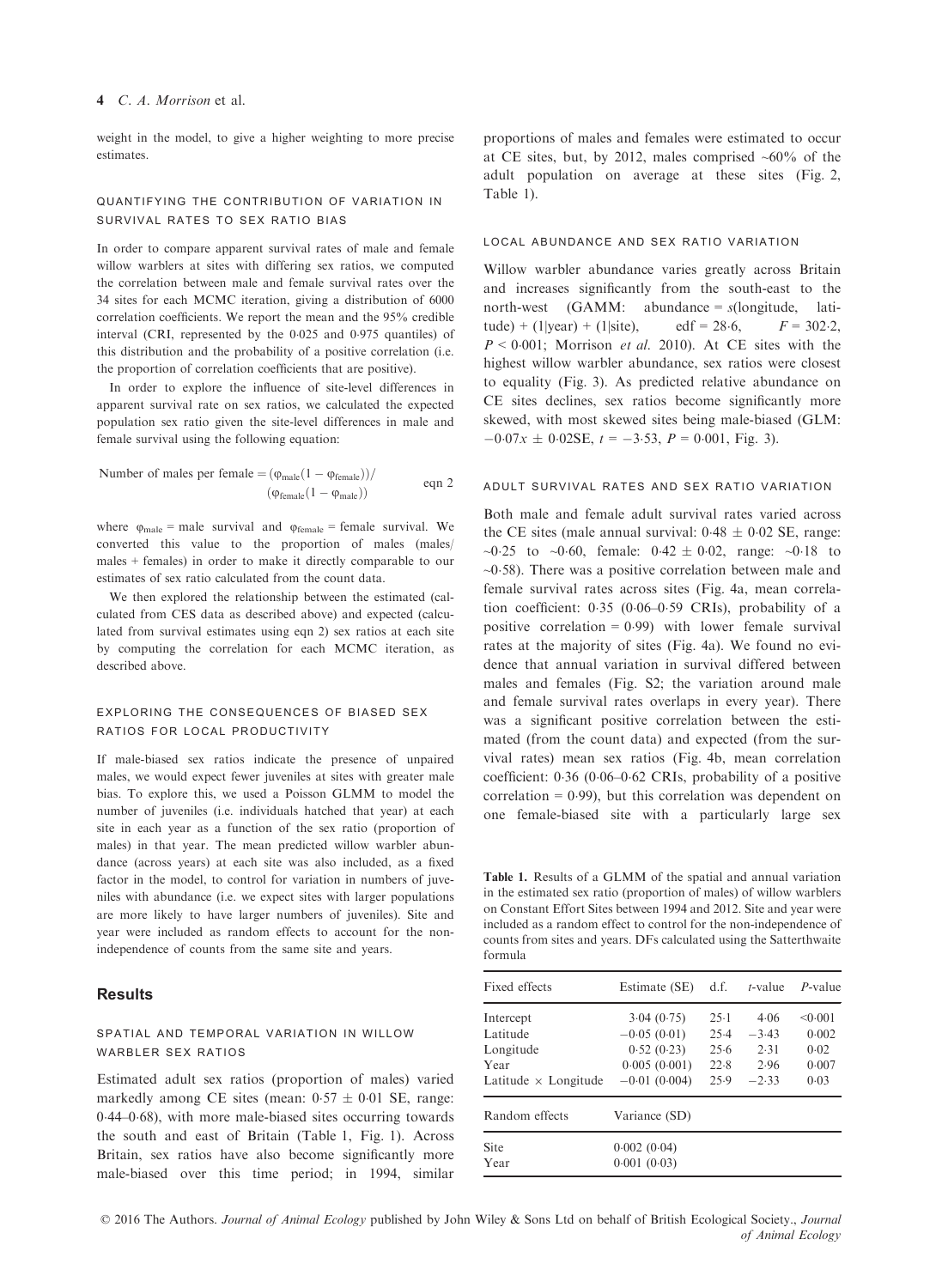

Fig. 1. Spatial variation in the estimated sex ratio (mean proportion of males) and (log) predicted relative abundance of willow warblers on CE sites across the UK.



Fig. 2. Changes in estimated sex ratios of willow warblers on CE sites. The dashed line indicates equal sex ratios and the grey line shows the predicted relationship from a GLMM (Table 1), with 95% CIs (shaded area). Annual boxplots show medians (horizontal bars), interquartile range (boxes), minimum and maximum values (whiskers) and values 1.5 times higher or lower than 1st and 3rd quartiles, respectively (circles).

difference in survival [mean correlation coefficient without this site:  $0.26$  ( $-0.06$  to 0.56) CRIs, probability of a positive correlation  $= 0.94$ ].



Fig. 3. Association between sex ratio and (log) predicted relative abundance of breeding willow warblers at CE sites across the UK. The dashed line indicates equal sex ratio and the grey line shows the predicted relationship from a GLM with 95% CIs (shaded area).

#### consequences of biased sex ratios for local productivity

The number of juveniles caught in CE sites provides an index of local productivity. After controlling for variation in willow warbler abundance, we found that the number of juveniles captured was highest when sex ratios were closest to equality but declined as sex ratios became more skewed (Fig. 5, Table 2). Thus, significantly fewer juveniles per adult are caught at sites with skewed sex ratios, and most of these sites have populations at very low abundance (Fig. 3).

#### **Discussion**

Male-biased sex ratios have been shown to occur frequently in small and declining populations, particularly of threatened species (Fretwell & Calver 1969; Dale 2001; Woolfenden, Gibbs & Sealy 2001; Zanette 2001; Donald 2007). Our analyses show that for the willow warbler, a species with substantial variation in local population abundance arising from differing rates of population change in recent years, male biases occur primarily in areas with small populations. In addition, the frequency of male-biased populations is increasing, probably as a result of habitat fragmentation increasing the frequency of sites at low abundance. In Britain, population declines have been particularly severe in the south-east regions (Balmer et al. 2013; Morrison et al. 2013), and BBS abundance estimates indicate that  $\sim$  54% of 1-km squares in the south-east region (as defined in Morrison et al. 2015) have local (log) relative abundances below  $\sim 0.8$ , the level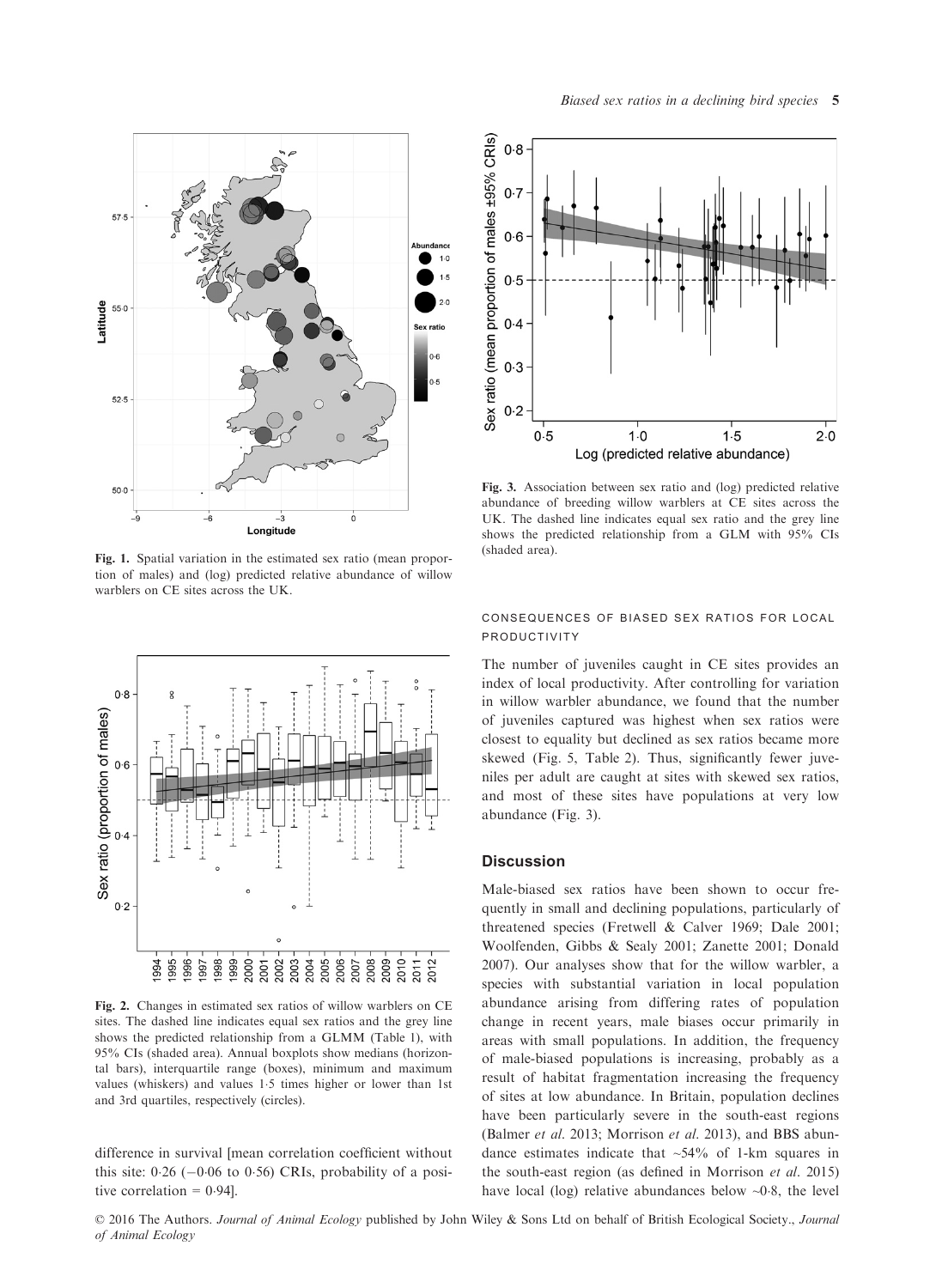



Fig. 5. Association between the number of juveniles recorded at each CE site in each year and the estimated proportion of males. The colour of the points indicates the (log) predicted relative abundance at each site. Grey line shows the predicted relationship from a GLMM (Table 2), with 95% CIs (shaded areas).

at which our analyses suggest male-biased populations are particularly common (Fig. 3), while only  $\sim$ 1% of squares in the north-west regions have abundance estimates below this level. This suggests that small and male-biased populations are likely to be widespread and increasing in frequency (Figs 2 and 3).

## causes of local sex ratio variation

Skewed adult sex ratios can arise through demographic mechanisms such as sex differences in mortality (e.g. Brooke et al. 2012), and/or behavioural processes such as sex-specific patterns of recruitment to breeding sites (Nevoux et al. 2013). Male survival rates were typically higher than female survival rates (Fig. 4a) and, although there was a significant association between estimated sex

Fig. 4. Associations between (a) male and female estimated survival rates and (b) expected (from sex differences in survival) and estimated sex ratios at CE sites. Solid lines = lines of unity.

Table 2. Results of a GLMM of the association between the number of juveniles and the estimated sex ratio (proportion of males) and predicted abundance of breeding birds on Constant Effort Sites between 1994 and 2012. Site and year were included as a random effect to control for the non-independence of counts from sites and years. DFs calculated using the Satterthwaite formula

| Fixed effects                           | Estimate (SE) | $z$ -value | $P$ -value |  |
|-----------------------------------------|---------------|------------|------------|--|
| Intercept                               | 2.75(0.29)    | 9.45       | < 0.001    |  |
| Sex ratio (proportion<br>of males)      | $-0.39(0.21)$ | $-1.89$    | 0.05       |  |
| Sex ratio (proportion<br>of males $)^2$ | $-0.48(0.21)$ | $-2.29$    | 0.02       |  |
| Abundance                               | 0.72(0.21)    | 3.51       | < 0.001    |  |
| Random effects                          | Variance (SD) |            |            |  |
| Site                                    | 0.25(0.50)    |            |            |  |
| Year                                    | 0.08(0.30)    |            |            |  |

ratios and those expected from sex differences in survival alone, this association was weak and only apparent when one site with a particularly large sex difference in survival was included (Fig. 4b). This suggests that, while higher female mortality could be occurring in low-density, skewed populations (e.g. through processes such as greater female predation rates (Evans 2004; Nadal, Nadal & Rodrigues-Teijeiro 1996; Post, Götmark & Murphy 2006; Grüebler et al. 2008) or energetic costs of breeding in fragmented habitats), this survival difference is unlikely to be sufficient to explain the widespread occurrence of skewed sex ratios, and sex differences in dispersal and recruitment are likely to also be involved.

In most bird species, males typically show greater natal philopatry than females (Pusey 1987), and higher rates of female natal dispersal could contribute to the sex ratio biases. As the great majority of low abundance sites have male-biased populations, females may be preferentially recruiting into sites with high abundance, for example through either conspecific attraction or selection of sites with large amounts of suitable habitat. In addition, our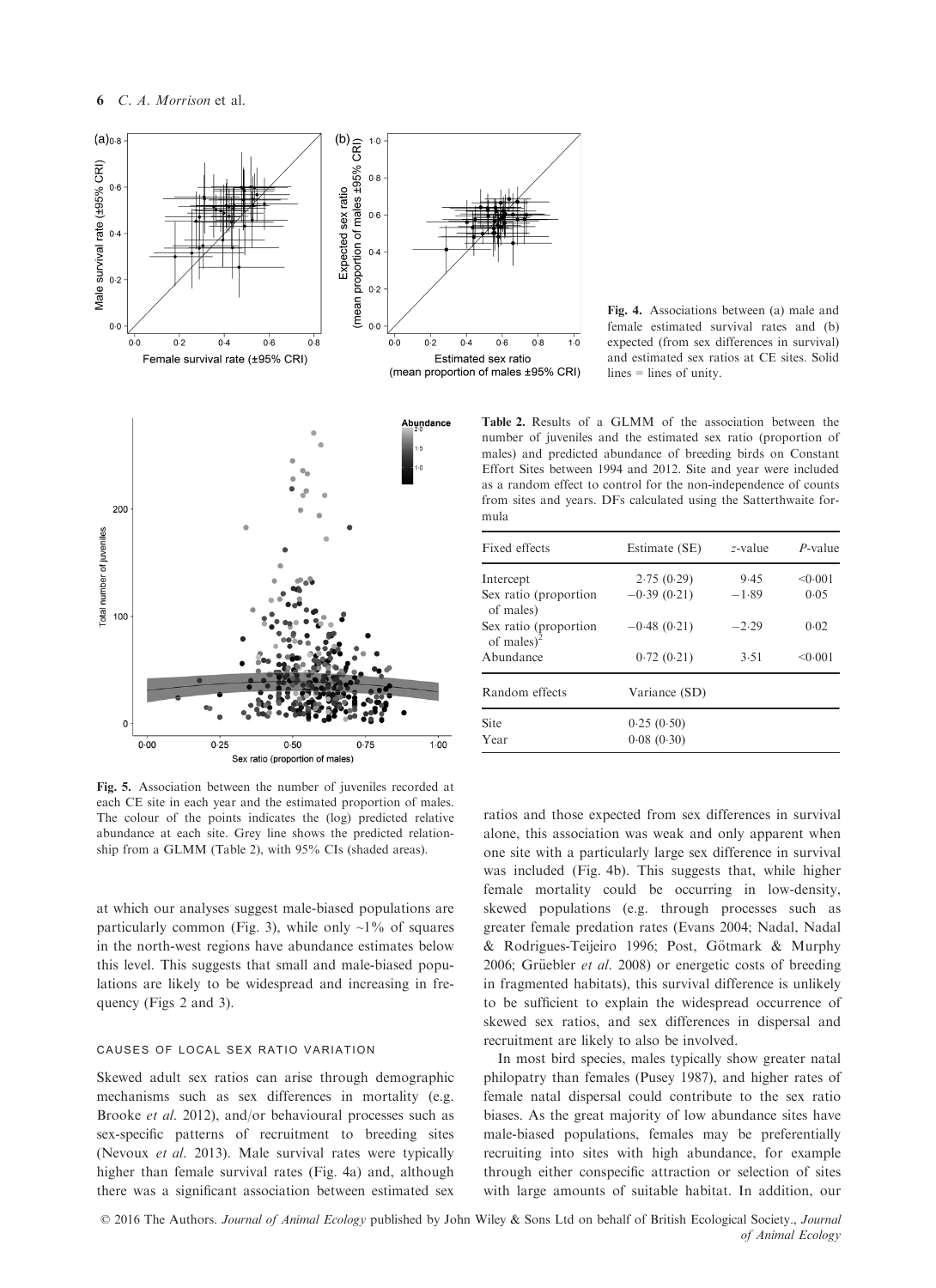estimates of apparent adult survival incorporate both mortality and permanent emigration, and high rates of (breeding) dispersal in females could contribute to the lower apparent survival estimates of females (Fig. 4a) and the local sex ratio variation (Fig. 1).

Although the increase in frequency of sites with biased sex ratios (Fig. 2) might suggest a divergence in male and female survival rates, we found no evidence for trends in male or female survival over the same period (Fig. S2), again suggesting that sex differences in survival are not driving the skewed sex ratios. As survival rates can only be estimated for adults and not for the firstyear recruits that will also contribute to local sex ratios (as recaptures of juveniles are rare and they cannot be sexed on morphological characteristics), it is possible that there are sex-specific trends in survival of first-year recruits. However, there is no obvious reason why sex differences in survival should be more apparent in the first year of life.

One further cause of apparent sex ratio bias in this data set could be due to the method by which sex is determined, for example if the cloacal protuberances of males were visible for longer during the breeding season than female brood patches, allowing a greater proportion of males to be sexed. However, as there is no reason for such a bias to vary systematically in relation to abundance or proportions of juveniles, it is very unlikely that our estimates of sex ratio were influenced by such differences.

#### consequences of sex ratio skew

Skewed adult sex ratios can potentially reduce overall productivity, if individuals are unable to find a mate and breed. The lower number of juveniles in sites with increasingly skewed sex ratios suggests that many adults (particularly males) in these sites either remain unpaired or do not breed successfully. Skewed adult sex ratios were more likely to occur in areas with low willow warbler abundance, which are more frequent in the southeast regions. Previous studies have shown that the success of individual breeding attempts by willow warblers is also lower in the south-east than elsewhere in Britain (Morrison et al. 2015), and this difference is therefore likely to be compounded by the greater frequency of unpaired males reducing numbers of nesting attempts. Allee effects of skewed sex ratios at low population densities and consequent reductions in productivity can potentially drive faster declines in small populations (Stephens & Sutherland 1999). This suggests that conservation efforts should focus on maintaining and enhancing sites capable of supporting large populations likely to have more equal sex ratios (either through greater attraction of recruiting females or higher female survival) and greater success of nesting attempts. Habitat fragmentation leading to small populations with skewed sex ratios could be an important driver of population declines in these landscapes.

#### implications for population monitoring

During the breeding season, monitoring of the abundance of many bird species (especially passerines) relies primarily on records of male song (Newson et al. 2013). Studies of nightingales Luscinia megarhynchos have shown that unpaired males sing throughout the breeding season (Amrhein et al. 2007) and, once mated, the singing frequency of males is considerably reduced (Catchpole 1983; Amrhein 2002). Consequently, the number of males encountered singing can be greater than the number of breeding pairs (Amrhein et al. 2007). As individuals singing throughout the breeding season are more likely to be detected during surveys, the reproductive capacity of populations with male-biased sex ratios is likely to be consistently overestimated (Donald 2011). In willow warblers, 86% of records during BBS surveys are of singing males (Harris et al. 2014). Increases in the relative frequency of unpaired males as local population size declines, for example as a result of female avoidance of small populations and/or increased female mortality, can therefore result in systematic underestimation of population declines. If skewed sex ratios at low population size occur in the many other migratory bird species showing the same patterns of changes in abundance across Britain (Balmer et al. 2013; Morrison et al. 2013), these may be masking the true extent of their population declines.

#### Acknowledgements

The Breeding Bird Survey is organized by the British Trust for Ornithology (BTO) and jointly funded by the BTO, the Joint Nature Conservation Committee (JNCC, on behalf of Natural England, Natural Resources Wales, Scottish Natural Heritage and the Department of the Environment Northern Ireland) and the Royal Society for the Protection of Birds. The Ringing Scheme is funded by a partnership of the BTO and the JNCC on behalf of the statutory nature conservation bodies (Natural England, Natural Resources Wales, Scottish Natural Heritage and the Department of the Environment Northern Ireland). Ringing is also funded by The National Parks and Wildlife Service (Ireland) and the ringers themselves. This work was only possible due to many thousands of hours of field work by dedicated volunteers, and we are extremely grateful for their efforts. We would particularly like to thank Jim Cobb for his original thoughts and the discussion that inspired much of this work, Graham Appleton for helpful algebra and Valentin Amrhein, Ally Phillimore and two anonymous reviewers for very helpful comments. This study was funded by NERC Grant no. NE/L007665/1.

# Data accessibility

Data associated with this study are provided in the online Supporting Information.

#### References

- Alves, J.A., Gunnarsson, T.G., Hayhow, D.B., Appleton, G.F., Potts, P.M., Sutherland, W.J. et al. (2013) Costs, benefits, and fitness consequences of different migratory strategies. Ecology, 94, 11–17.
- Amrhein, V. (2002) Nocturnal and diurnal singing activity in the nightingale: correlations with mating status and breeding cycle. Animal Behaviour, 64, 939–944.
- Amrhein, V., Kunc, H.P., Schmidt, R. & Naguib, M. (2007) Temporal patterns of territory settlement and detectability in mated and unmated Nightingales Luscinia megarhynchos. Ibis, 149, 237–244.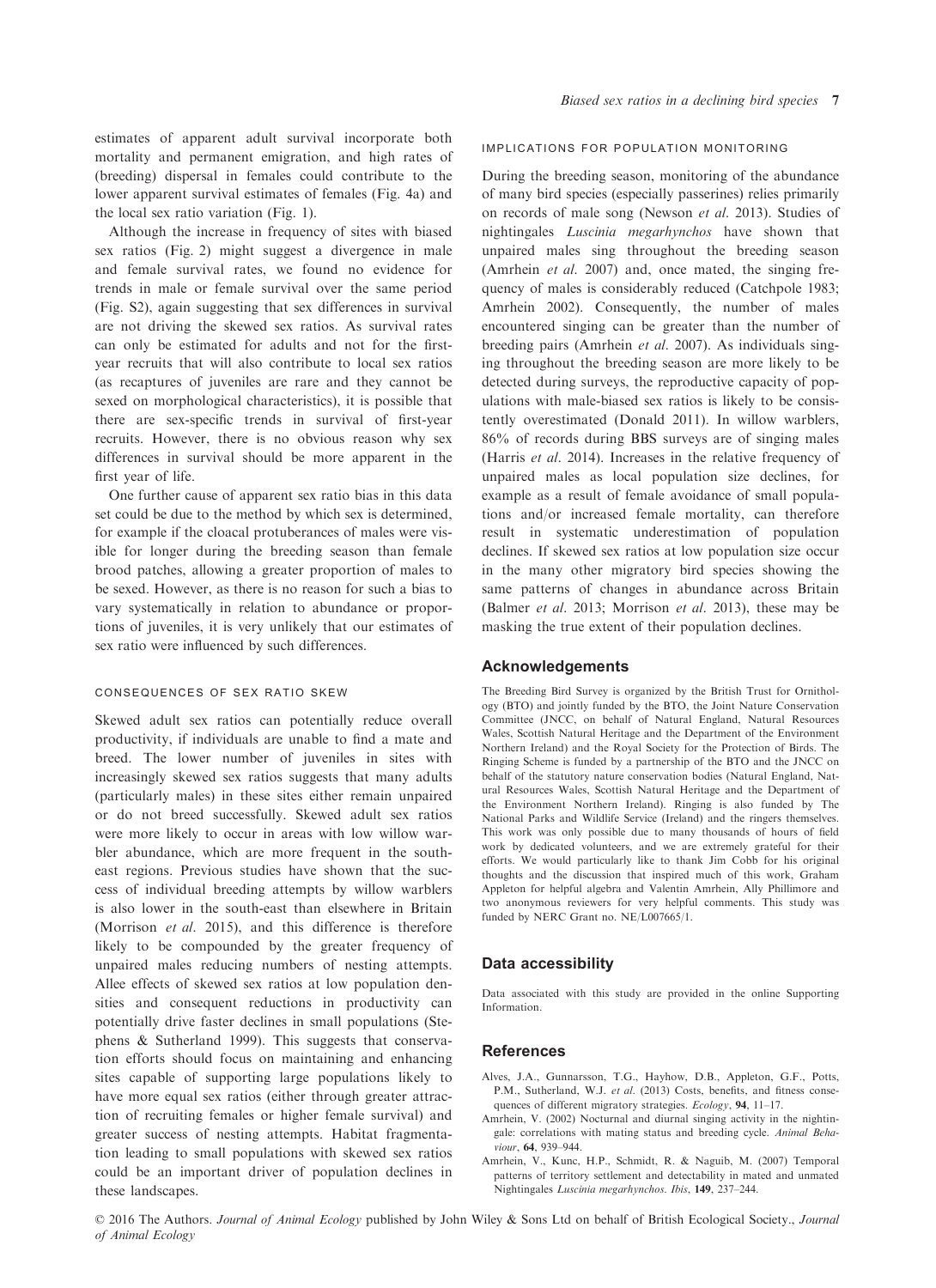#### 8 C. A. Morrison et al.

- Amrhein, V., Scaar, B., Baumann, M. & Mine, N. (2012) Estimating adult sex ratios from bird mist netting data. Methods in Ecology and Evolution, 3, 713-720
- Balmer, D.E., Gillings, S., Caffery, B.J., Swann, R.L., Downie, I.S. & Fuller, R.J. (2013) Bird Atlas 2007–11: The Breeding and Wintering Birds of Britain and Ireland. BTO Books, Thetford, UK.
- Bates, D., Maechler, M., Bolker, B., Walker, S., Christensen, R.H.B., Singmann, H. et al. (2014) Package "Lme4". R Foundation for Statistical Computing, Vienna, Austria.
- Booksmythe, I., Mautz, B., Davis, J., Nakagawa, S. & Jennions, M.D. (2015) Facultative adjustment of the offspring sex ratio and male attractiveness: a systematic review and meta-analysis. Biological Reviews, doi:[10.1111/brv.12220](http://dx.doi.org/10.1111/brv.12220).
- Brooke, M.D.L., Flower, T.P., Campbell, E.M., Mainwaring, M.C., Davies, S. & Welbergen, J.A. (2012) Rainfall-related population growth and adult sex ratio change in the Critically Endangered Raso lark (Alauda razae). Animal Conservation, 15, 466–471.
- BTO. 2016. Birdfacts. Available at: [http://www.bto.org/about-birds/bird](http://www.bto.org/about-birds/birdfacts)[facts](http://www.bto.org/about-birds/birdfacts). [Accessed 17 May 2016].
- Butler, D. & Merton, D. (1992) The Black Robin. Oxford University Press, Oxford, UK.
- Catchpole, C.K. (1983) Variation in the song of the great reed warbler Acrocephalus arundinaceus in relation to mate attraction and territorial defence. Animal Behaviour, 31, 1217–1225.
- Dale, S. (2001) Female-biased dispersal, low female recruitment, unpaired males, and the extinction of small and isolated bird populations. Oikos, 92, 344–356.
- Donald, P. (2007) Adult sex ratios in wild bird populations. Ibis, 149, 671–692.
- Donald, P.F. (2011) Lonely males and low lifetime productivity in small populations. Ibis, 153, 465–467.
- Donald, P.F., Hille, S., deBrooke, M. L., Taylor, R., Wells, C.E., Bolton, M. et al. (2007) Sexual dimorphism, niche partitioning and social dominance in the feeding ecology of the critically endangered Raso Lark Alauda razae. Ibis, 149, 848–852.
- Evans, K.L. (2004) The potential for interactions between predation and habitat change to cause population declines of farmland birds. Ibis, 146, 1–13.

Fretwell, S.D. & Calver, J.S. (1969) On territorial behavior and other factors influencing habitat distribution in birds. Acta Biotheoretica, 19, 37–44.

- Gelman, A., Carlin, J.B., Stern, H.S. & Rubin, D.B. (2014) Bayesian Data Analysis, Vol. 2. Chapman & Hall/CRC, Boca Raton, FL, USA.
- Grüebler, M.U., Schuler, H., Müller, M., Spaar, R., Horch, P. & Naef-Daenzer, B. (2008) Female biased mortality caused by anthropogenic nest loss contributes to population decline and adult sex ratio of a meadow bird. Biological Conservation, 141, 3040–3049.
- Harris, S.J., Risely, K., Massimino, D., Newson, S.E., Eaton, M.A., Musgrove, A.J. et al. (2014) The Breeding Bird Survey 2013. BTO, Thetford, UK.
- Hines, J.E., Kendall, W.L., Nichols, J.D. & Thompson, F.R. III (2003) On the use of the robust design with transient capture-recapture models. The Auk, 120, 1151–1158.
- Kéry, M. & Schaub, M. (2012) Bayesian Population Analysis Using Win-BUGS: A Hierarchical Perspective. Academic Press, London, UK.
- Komdeur, J. (1996) Facultative sex ratio bias in the offspring of Seychelles warblers. Proceedings of the Royal Society of London B: Biological Sciences, 263, 661–666.
- Krebs, J.R. & Davies, N.B. (1978) Behavioural Ecology. An Evolutionary Approach. Blackwell Scientific Publications, Oxford, UK.
- Kuznetsova, A., Brockhoff, P.B. & Christensen, R.H.B. (2014) LmerTest: Tests for Random and Fixed Effects for Linear Mixed Effect Models. R package, version 2.0-3.
- Lebreton, J.-D., Burnham, K.P., Clobert, J. & Anderson, D.R. (1992) Modeling survival and testing biological hypotheses using marked animals: a unified approach with case studies. Ecological Monographs, 62, 67–118.
- Link, W.A. & Barker, R.J. (2009) Bayesian Inference: With Ecological Applications. Academic Press, London, UK.
- Marra, P.P. (2000) The role of behavioral dominance in structuring patterns of habitat occupancy in a migrant bird during the nonbreeding season. Behavioral Ecology, 11, 299–308.
- Morrison, C.A., Robinson, R.A., Clark, J.A. & Gill, J.A. (2010) Spatial and temporal variation in population trends in a long-distance migratory bird. Diversity and Distributions, 16, 620–627.
- Morrison, C.A., Robinson, R.A., Clark, J.A., Risely, K. & Gill, J.A. (2013) Recent population declines in Afro-Palaearctic migratory birds:

the influence of breeding and non-breeding seasons. Diversity and Distributions, 19, 1051–1058.

- Morrison, C.A., Robinson, R.A., Clark, J.A., Leech, D.I. & Gill, J.A. (2015) Season-long consequences of shifts in timing of breeding for productivity in Willow Warblers, Phylloscopus trochilus. Bird Study, 62, 1– 9.
- Nadal, J., Nadal, J. & Rodrigues-Teijeiro, J.D. (1996) Red-legged partridge (Alectoris rufa) age and sex ratios in declining populations in Huesca (Spain) applied to management. Rev. Ecol (Terre Vie), 51, 243– 257.
- Nevoux, M., Arlt, D., Nicoll, M., Jones, C. & Norris, K. (2013) The short-and long-term fitness consequences of natal dispersal in a wild bird population. Ecology Letters, 16, 438–445.
- Newson, S.E., Massimino, D., Johnston, A., Baillie, S.R. & Pearce-Higgins, J.W. (2013) Should we account for detectability in population trends? Bird Study, 60, 384–390.
- Newton, I. (2006) Can conditions experienced during migration limit the population levels of birds? Journal of Ornithology, 147, 146–166.
- Peach, W.J., Baillie, S.R. & Balmer, D.E. (1998) Long-term changes in the abundance of passerines in Britain and Ireland as measured by constant effort mist-netting. Bird Study, 45, 257–275.
- Peach, W.J., Buckland, S.T. & Baillie, S.R. (1996) The use of constant effort mist-netting to measure between-year changes in the abundance and productivity of common passerines. Bird Study, 43, 142–156.
- Peach, W.J., Crick, H.Q.P. & Marchant, J.H. (1995) The demography of the decline in the British willow warbler population. Journal of Applied Statistics, 22, 905–922.
- Plummer, M. (2003) JAGS: A program for analysis of Bayesian graphical models using Gibbs sampling. Proceedings of the 3rd International Workshop on Distributed Statistical Computing, 125. Vienna, Austria.
- Plummer, M. (2013) Rjags: Bayesian Graphical Models Using MCMC. R package version 3–10.
- Post, P., Götmark, F. & Murphy, M.T. (2006) Foraging behavior and predation risk in male and female Eurasian Blackbirds (Turdus merula) during the breeding season. The Auk, 123, 162–170.
- Pusey, A.E. (1987) Sex-biased dispersal and inbreeding avoidance in birds and mammals. Trends in Ecology & Evolution, 2, 295–299.
- R Core Development Team. (2014) R: A Language and Environment for Statistical Computing. R Foundation for Statistical Computing, Vienna, Austria.
- Robinson, R.A., Julliard, R. & Saracco, J.F. (2009) Constant effort: studying avian population processes using standardised ringing. Ringing & Migration, 24, 199–204.
- Sargeant, A.B., Allen, S.H. & Eberhardt, R.T. (1984) Red fox predation on breeding ducks in midcontinent North America. Wildlife Monographs, 89, 3–41.
- Stephens, P. & Sutherland, W. (1999) Consequences of the Allee effect for behaviour, ecology and conservation. Trends in Ecology & Evolution, 14, 401–405.
- Svensson, L. (1992) Identification Guide to European Passerines. Published privately, Stockholm, Sweden.
- Székely, T., Liker, A., Freckleton, R.P., Fichtel, C. & Kappeler, P.M. (2014) Sex-biased survival predicts adult sex ratio variation in wild birds. Proceedings of the Royal Society of London B: Biological Sciences, 281, 20140342.
- Thomson, D.L., Monaghan, P. & Furness, R.W. (1998) The demands of incubation and avian clutch size. Biological Reviews of the Cambridge Philosophical Society, 73, 293–304.
- Ward, M.P. & Schlossberg, S. (2004) Conspecific attraction and the conservation of territorial songbirds. Conservation Biology, 18, 519– 525.
- Wood, S. (2006) Generalized Additive Models: An Introduction With R. Chapman & Hall, London, UK.
- Woolfenden, B.E., Gibbs, H.L. & Sealy, S.G. (2001) Demography of brown-headed cowbirds at Delta Marsh, Manitoba. The Auk, 118, 156– 166.
- Zanette, L. (2001) Indicators of habitat quality and the reproductive output of a forest songbird in small and large fragments. Journal of Avian Biology, 32, 38–46.

Received 28 November 2015; accepted 23 May 2016 Handling Editor: Albert Phillimore